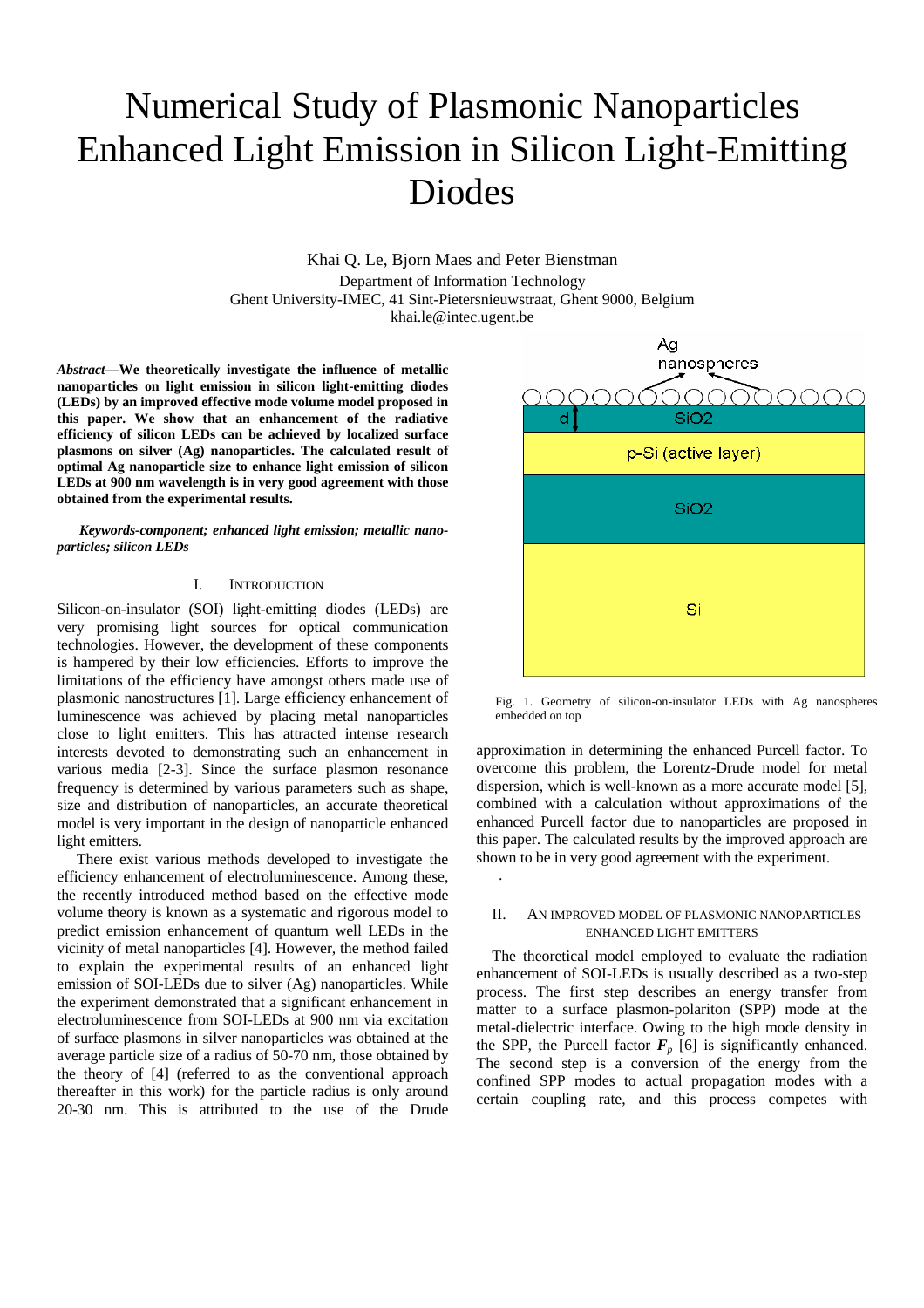nonradiative loss due to absorption in metal nanoparticles. Typically, tightly-confined large wavevector SPPs are more difficult to couple to the outside world. Hence, the overall radiative efficiency from the excited matter to freepropagating waves has a complicated dependence on the SPP characteristics. It was shown that for a given original radiative

efficiency  $\eta_{rad}$  there exists an exact value of SPP enhancement [4].

The geometry of isolated metal nanospheres being placed on top of a SOI-LED is shown in Fig. 1. The effective volume of the SP mode supported by the metal sphere is given as follows [4]:

$$
V_{\text{eff}} = \frac{4}{3}\pi a^3 \left(1 + \frac{1}{2\varepsilon_D}\right) \tag{1}
$$

with *a* being the radius of the nanoparticle and  $\mathcal{E}_D$  being the dielectric constant of the surrounding media.

For the dipole positioned at the distance *d* from the particle surface and oriented in z direction normal to the surface, the effective density of the SP modes is

$$
\rho_{SP} = \frac{L(\omega)}{V_{\text{eff}}} \left(\frac{a}{a+d}\right)^6, \tag{2}
$$

where the normalized line shape of the dipole oscillation is

$$
L(\omega) = \frac{\operatorname{Im}[(\varepsilon_M(\omega) + 2\omega_D)^{-1}]}{\int \operatorname{Im}[(\varepsilon_M(\omega) + 2\omega_D)^{-1}]d\omega},
$$
\n(3)

with  $\mathcal{E}_M$  being the metal dispersion. In [4], Eq. (3) was calculated by a Drude approximation. This is the main reason the method failed to explain the enhancement of the light emission from SOI-LEDs due to large nanoparticles. However, this can be remedied by considering the more accurate Lorentz-Drude model [5] combined with no approximation of the line shape of the dipole oscillation, as performed in this work.

For Ag nanoparticles embedded in a silica (SiO2) medium, the enhanced fields that occur near metal particles as a result of SP resonance give rise to an enhanced absorption. According to a generalized form of Kirchoff's law which is valid for luminescent emission, enhanced absorption corresponds to an enhanced emission [1]. Figure 2 shows the scattering and absorption cross-sections for 100 nm diameter of Ag sphere embedded in air and SiO2 calculated by Mie theory [7]. Cross sections are normalized to the geometry particle cross section. For each embedded medium, a dipole resonance is observed. At resonance frequency  $\omega_0$ , the

Purcell factor  $F_p(\omega_0)$  can be estimated as a ratio of the effective density of the SP modes to that of the radiation components as follows:



Fig. 2. Scattering (solid lines) and absorption (dotted lines) cross-sections for a 100 nm diameter Ag sphere embedded in air (black) and SiO2 (red) normalized by the projected area of the sphere.

$$
F_p(\omega_0) = \frac{\rho_{SP}}{\rho_{rad}} = \frac{L(\omega_0)}{V_{eff}} \left(\frac{a}{a+d}\right)^6 \left[\frac{1}{3\pi^2} \left(\frac{2\pi}{\lambda_p}\right)^3 \frac{1}{\omega_0}\right]^{-1},\tag{4}
$$

with  $\lambda_D = \lambda / n$  being the emission wavelength in the dielectric.

Now, given an original radiative efficiency, the expression for the enhancement factor due to a single metal nanoparticle is described as [4]:

$$
F_{\sin gle} = \frac{\eta_{SP}}{\eta_{rad}} = \frac{1 + F_p \eta_{pr}}{1 + F_p \eta_{rad}},
$$
\n<sup>(5)</sup>

where  $\eta_{pr}$  is the radiative coupling efficiency of the SP mode. For the example of InGaN quantum well LEDs, with isolated silver nanoparticles placed in close proximity to the active region, it was shown that the output enhancement due to isolated silver nanoparticles is significant while only modest enhancement can be achieved with an ordered array of nanoparticles. Furthermore, a random assembly of isolated particles may hold an advantage over the ordered arrays for light emitter devices of finite area.

## III. ENHANCED LIGHT EMISSION BY ISOLATED NANOPARTICLES

We now apply the developed model to evaluate the enhancement of the electroluminescence efficiency of silicon LEDs in which the active layer is placed in the vicinity of isolated Ag nanoparticles. The distance *d* from the active layer to a Ag particle is 35 nm as in the LED devices used in the experiments described in [8]. The calculated enhancement factor of the electroluminescence efficiency for a range of the original radiative efficiency of the emitter with respect to the sphere radius is shown in Fig. 3. We can see that the enhancement factor exhibits a strong dependence upon the nanosphere dimensions with the peak occurring when the radius is small enough to yield smaller effective mode volume